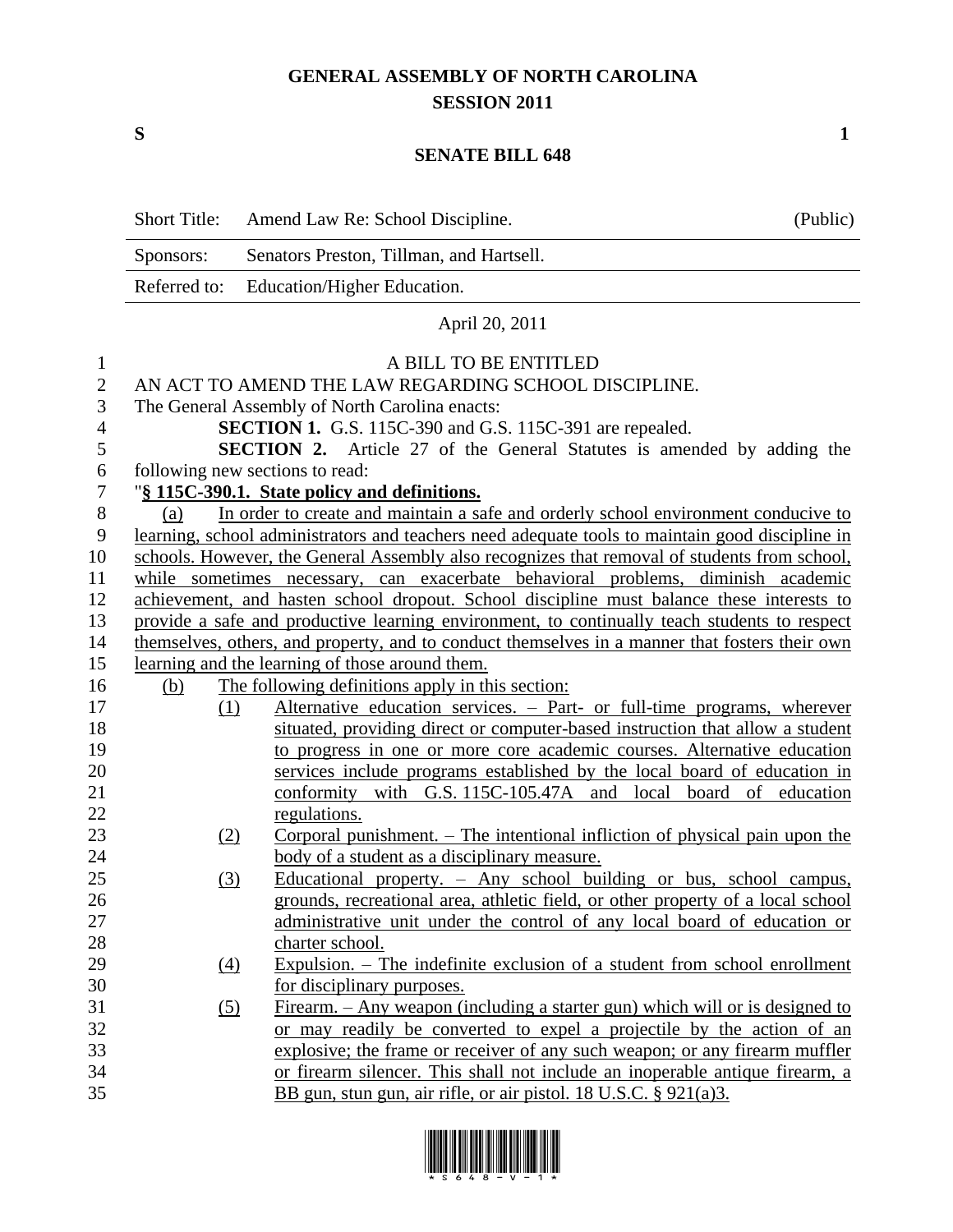|                       | <b>General Assembly of North Carolina</b>                                                                                                                 | <b>Session 2011</b> |
|-----------------------|-----------------------------------------------------------------------------------------------------------------------------------------------------------|---------------------|
| $\underline{(6)}$     | Long-term suspension. $-$ The exclusion for more than 10 school days of a                                                                                 |                     |
|                       | student from school attendance for disciplinary purposes from the school to                                                                               |                     |
|                       | which the student was assigned at the time of the disciplinary action. If the                                                                             |                     |
|                       | offense leading to the long-term suspension occurs before the final quarter of                                                                            |                     |
|                       | the school year, the exclusion may be no longer than the remainder of the                                                                                 |                     |
|                       | current school year. If the offense leading to the long-term suspension occurs                                                                            |                     |
|                       | during the final quarter of the school year, the exclusion may include a                                                                                  |                     |
|                       | period up to the remainder of the current school year and the first semester                                                                              |                     |
|                       |                                                                                                                                                           |                     |
|                       | of the following school year.<br>Parent. – Includes a parent, legal guardian, legal custodian, or other                                                   |                     |
| <u>(7)</u>            |                                                                                                                                                           |                     |
|                       | caregiver adult who is acting in the place of a parent and is entitled to enroll                                                                          |                     |
|                       | the student in school under Article 25 of this Chapter.                                                                                                   |                     |
| (8)                   | Powerful explosive. – Any bomb, grenade, mine, dynamite cartridge, or<br>other similar device with significant explosive or incendiary capacity.          |                     |
|                       | <u>Principal. – Includes the principal and the principal's designee.</u>                                                                                  |                     |
| (9)                   |                                                                                                                                                           |                     |
| (10)                  | Short-term suspension. – The exclusion of a student from school attendance<br>for disciplinary purposes for up to 10 school days from the school to which |                     |
|                       | the student was assigned at the time of the disciplinary action.                                                                                          |                     |
| (11)                  | <u> Substantial evidence – Such relevant evidence as a reasonable person might</u>                                                                        |                     |
|                       | accept as adequate to support a conclusion; it is more than a scintilla or                                                                                |                     |
|                       | permissible inference.                                                                                                                                    |                     |
| (12)                  | Superintendent – Includes the superintendent and the superintendent's                                                                                     |                     |
|                       | designee.                                                                                                                                                 |                     |
| (c)                   | Notwithstanding the provisions of this Article, the policies and procedures for the                                                                       |                     |
|                       | discipline of students shall be consistent with the requirements of Gun Free Schools Act, 20                                                              |                     |
|                       | U.S.C. § 7151, Individuals with Disabilities Education Act (IDEA), 29 U.S.C. § 1400, et seq.,                                                             |                     |
|                       | Section 504 of the Rehabilitation Act of 1973, 29 U.S.C. § 701, et seq., and with other federal                                                           |                     |
| laws and regulations. |                                                                                                                                                           |                     |
|                       | "§ 115C-390.2. Discipline policies.                                                                                                                       |                     |
| (a)                   | Local boards of education shall adopt policies to govern the conduct of students and                                                                      |                     |
|                       | establish procedures to be followed by school officials in disciplining students. These policies                                                          |                     |
|                       | must be consistent with the provisions of this Article and the constitutions, statutes, and                                                               |                     |
|                       | regulations of the United States and the State of North Carolina.                                                                                         |                     |
| (b)                   | Board policies shall include or provide for the development of a Code of Student                                                                          |                     |
|                       | Conduct that notifies students of the standards of behavior expected of them, conduct that may                                                            |                     |
|                       | subject them to discipline, and the range of disciplinary measures that may be used by school                                                             |                     |
| officials.            |                                                                                                                                                           |                     |
| (c)                   | Board policies may authorize suspension for conduct not occurring on educational                                                                          |                     |
|                       | property, but only if the student's conduct otherwise violates the Code of Student Conduct and                                                            |                     |
|                       | the conduct has or is reasonably expected to have a direct and immediate impact on the orderly                                                            |                     |
|                       | and efficient operation of the schools or the safety of individuals in the school environment.                                                            |                     |
| (d)                   | Board policies may not allow students to be long-term suspended or expelled from                                                                          |                     |
|                       | school solely for truancy or tardiness offenses and may not allow short-term suspension of                                                                |                     |
|                       | more than two days for such offenses.                                                                                                                     |                     |
| (e)                   | Board policies may not impose mandatory long-term suspensions or expulsions for                                                                           |                     |
|                       | specific violations unless otherwise provided in State or federal law.                                                                                    |                     |
| (f)                   | Board policies shall minimize the use of long-term suspension and expulsion by                                                                            |                     |
|                       | restricting the availability of long-term suspension or expulsion to those offenses deemed to be                                                          |                     |
|                       | serious violations of the board's Code of Student Conduct that either threaten the safety of                                                              |                     |
|                       | students, staff, or school visitors or threaten to substantially disrupt the educational                                                                  |                     |
|                       | environment. Examples of conduct that would not be deemed to be a serious violation include                                                               |                     |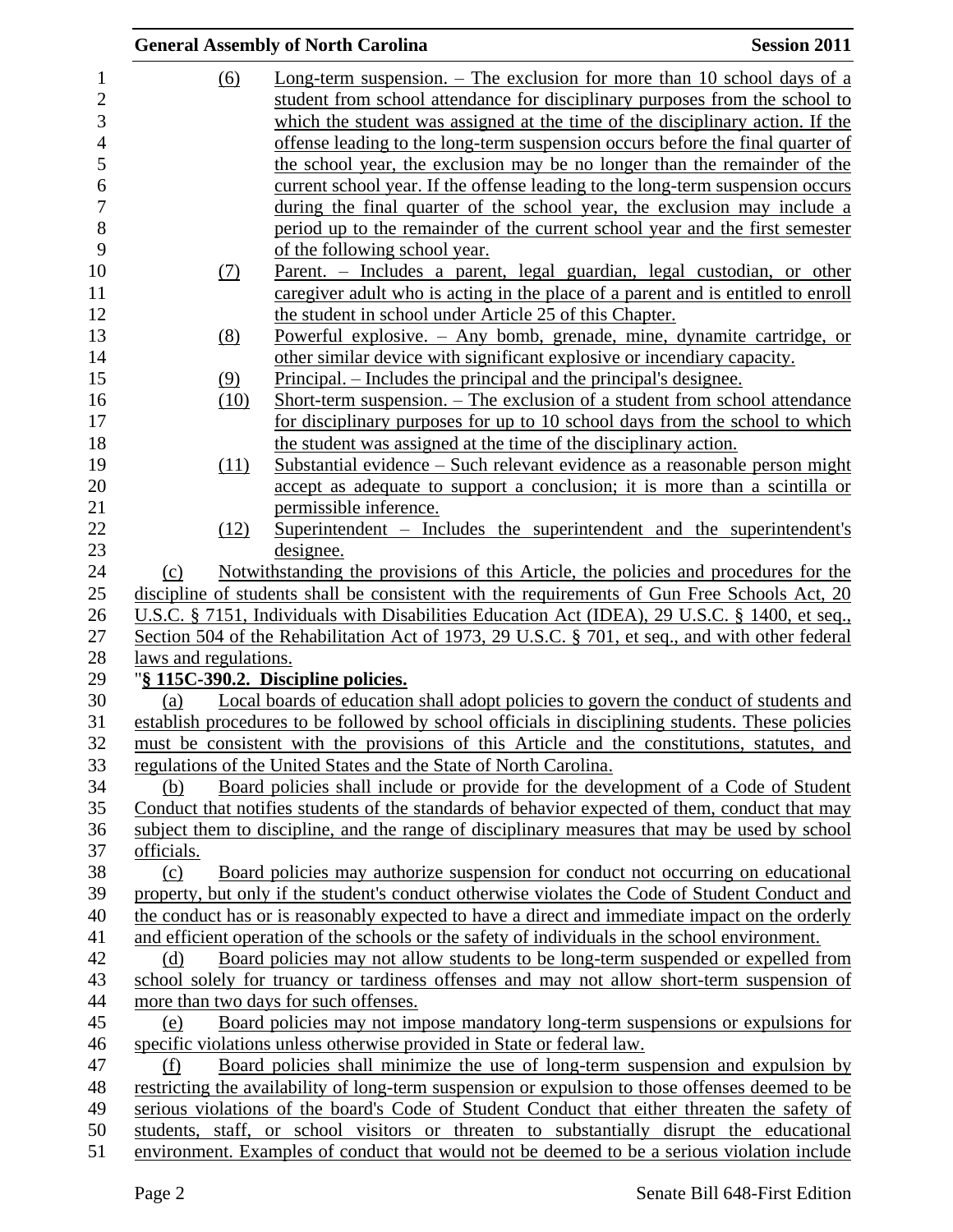| <b>General Assembly of North Carolina</b>                                                                                                                                                           | <b>Session 2011</b> |
|-----------------------------------------------------------------------------------------------------------------------------------------------------------------------------------------------------|---------------------|
| the use of inappropriate or disrespectful language, noncompliance with a staff directive, dress                                                                                                     |                     |
| code violations, and minor physical altercations that do not involve weapons or injury. The                                                                                                         |                     |
| principal may, however, in his or her discretion, determine that aggravating circumstances                                                                                                          |                     |
| justify treating a minor offense as a serious violation.                                                                                                                                            |                     |
| Board policies may not prohibit the superintendent and principals from considering<br>(g)                                                                                                           |                     |
| the student's intent, disciplinary and academic history, the potential benefits to the student of                                                                                                   |                     |
| alternatives to suspension, and other mitigating or aggravating factors when deciding whether                                                                                                       |                     |
| to recommend or impose long-term suspension.                                                                                                                                                        |                     |
| Board policies shall include the procedures to be followed by school officials in<br>(h)                                                                                                            |                     |
| suspending, expelling, or administering corporal punishment to any student, which shall be                                                                                                          |                     |
| consistent with this Article.                                                                                                                                                                       |                     |
| Each local board shall publish all policies, administrative procedures, or school<br>(i)                                                                                                            |                     |
| rules mandated by this section and make them available to each student and his parent at the                                                                                                        |                     |
| beginning of each school year and upon request.                                                                                                                                                     |                     |
| Local boards of education are encouraged to include in their Safe Schools Plans,<br>(i)                                                                                                             |                     |
| adopted pursuant to G.S. 115C-105.47, research-based behavior management programs that                                                                                                              |                     |
| take positive approaches to improving student behaviors.                                                                                                                                            |                     |
| School administrators are encouraged to use a full range of responses to violations<br>(k)                                                                                                          |                     |
| of disciplinary rules, such as conferences, counseling, peer mediation, behavior contracts,                                                                                                         |                     |
| instruction in conflict resolution and anger management, detention, academic interventions,                                                                                                         |                     |
| community service, and other similar tools that do not remove a student from the classroom or                                                                                                       |                     |
| school building.                                                                                                                                                                                    |                     |
| "§ 115C-390.3. Reasonable force.                                                                                                                                                                    |                     |
| School personnel may use physical restraint only in accordance with<br>(a)                                                                                                                          |                     |
| G.S. 115C-391.1.                                                                                                                                                                                    |                     |
| School personnel may use reasonable force to control behavior or to remove a<br>(b)                                                                                                                 |                     |
| person from the scene in the following situations when necessary:                                                                                                                                   |                     |
| To correct students.<br>$\Omega$                                                                                                                                                                    |                     |
| (2)<br>To quell a disturbance threatening injury to others.                                                                                                                                         |                     |
| To obtain possession of weapons or other dangerous objects on the person,<br>(3)                                                                                                                    |                     |
| or within the control, of a student.                                                                                                                                                                |                     |
| For self-defense.<br>(4)                                                                                                                                                                            |                     |
| (5)<br>For the protection of persons or property.                                                                                                                                                   |                     |
| To maintain order on school property, in the classroom, or at a<br>(6)                                                                                                                              |                     |
| school-related activity on or off school property.                                                                                                                                                  |                     |
| Notwithstanding any other law, no officer or employee of the State Board of<br>(c)                                                                                                                  |                     |
| Education or of a local board of education shall be civilly liable for using reasonable force in                                                                                                    |                     |
| conformity with State law, State or local rules, or State or local policies regarding the control,<br>discipline, suspension, and expulsion of students. Furthermore, the burden of proof is on the |                     |
| claimant to show that the amount of force used was not reasonable.                                                                                                                                  |                     |
|                                                                                                                                                                                                     |                     |
| "§ 115C-390.4. Corporal Punishment.<br>Each local board of education shall determine whether corporal punishment will be<br>(a)                                                                     |                     |
| permitted in its school administrative unit. Notwithstanding a local board of education's                                                                                                           |                     |
| prohibition on the use of corporal punishment, school personnel may use physical restraint in                                                                                                       |                     |
| accordance with federal law and G.S. 115C-391.1 and reasonable force pursuant to                                                                                                                    |                     |
| G.S. 115C-390.3.                                                                                                                                                                                    |                     |
| To the extent that corporal punishment is permitted, the policies adopted for the<br>(b)                                                                                                            |                     |
| administration of corporal punishment shall include at a minimum the following:                                                                                                                     |                     |
| Corporal punishment shall not be administered in a classroom with other<br>(1)                                                                                                                      |                     |
| students present.                                                                                                                                                                                   |                     |
|                                                                                                                                                                                                     |                     |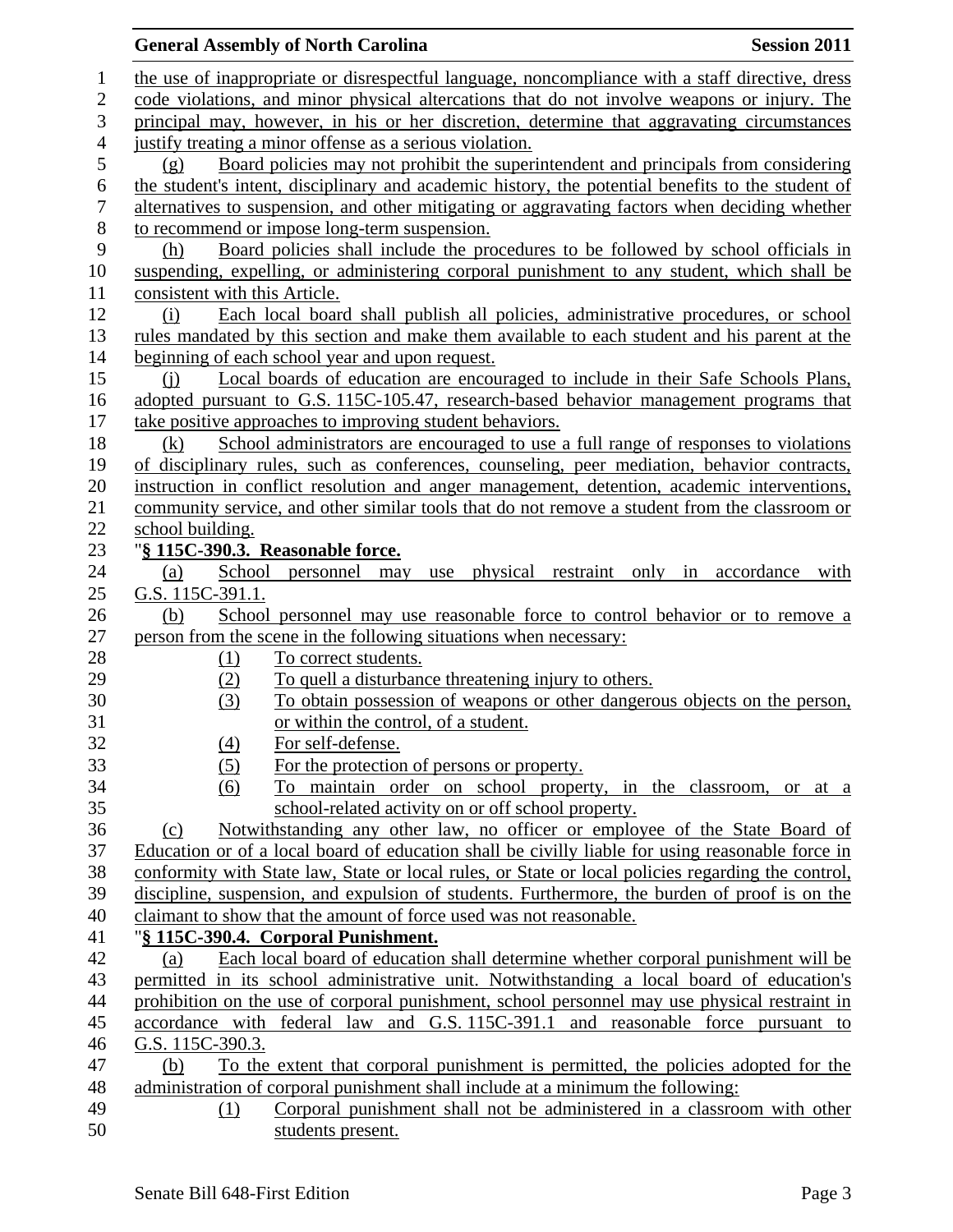|                                |                |            | <b>General Assembly of North Carolina</b>                                                                                                                                                 | <b>Session 2011</b> |
|--------------------------------|----------------|------------|-------------------------------------------------------------------------------------------------------------------------------------------------------------------------------------------|---------------------|
| $\mathbf{1}$<br>$\overline{c}$ |                | (2)        | Only a teacher, principal, or assistant principal may administer corporal<br>punishment and may do so only in the presence of a principal, assistant                                      |                     |
| 3                              |                |            | principal, or teacher who shall be informed beforehand and in the student's                                                                                                               |                     |
| $\overline{4}$                 |                |            | presence of the reason for the punishment.                                                                                                                                                |                     |
| 5                              |                | (3)        | An appropriate school official shall provide the student's parent with                                                                                                                    |                     |
| 6                              |                |            | notification that corporal punishment has been administered, and the official                                                                                                             |                     |
| $\overline{7}$                 |                |            | who administered the corporal punishment shall provide the student's parent                                                                                                               |                     |
| 8<br>9                         |                |            | a written explanation of the reasons and the name of the second school                                                                                                                    |                     |
| 10                             |                |            | official who was present.<br>The school shall maintain records of each administration of corporal                                                                                         |                     |
| 11                             |                | (4)        | punishment and the reasons for its administration.                                                                                                                                        |                     |
| 12                             |                | (5)        | In no event shall excessive force be used in the administration of corporal                                                                                                               |                     |
| 13                             |                |            | punishment. Excessive force includes force that results in injury to the child                                                                                                            |                     |
| 14                             |                |            | that requires medical attention beyond simple first aid.                                                                                                                                  |                     |
| 15                             |                | (6)        | Corporal punishment shall not be administered on a student who is a child                                                                                                                 |                     |
| 16                             |                |            | with a disability as defined in G.S. $115C-106.3(1)$ or on a student with a                                                                                                               |                     |
| 17                             |                |            | disability who is covered under section 504 of the federal Rehabilitation Act                                                                                                             |                     |
| 18                             |                |            | of 1973, as amended, 29 U.S.C. § 794, whose parent has stated in writing                                                                                                                  |                     |
| 19                             |                |            | that corporal punishment shall not be administered on that student. In school                                                                                                             |                     |
| 20                             |                |            | administrative units where corporal punishment is permitted, parents shall be                                                                                                             |                     |
| 21                             |                |            | given a form to make such an election at the beginning of the school year or                                                                                                              |                     |
| 22                             |                |            | when the student first enters the school during the year. If a parent has not                                                                                                             |                     |
| 23                             |                |            | submitted in writing that corporal punishment shall not be used on the                                                                                                                    |                     |
| 24                             |                |            | student, then the form shall be presented to the parent at the first                                                                                                                      |                     |
| 25                             |                |            | individualized education program or section 504 plan meeting held during                                                                                                                  |                     |
| 26                             |                |            | the school year.                                                                                                                                                                          |                     |
| 27                             | (c)            |            | Each local board of education shall report annually to the State Board of Education,                                                                                                      |                     |
| 28                             |                |            | in a manner prescribed by the State Board of Education, on the number of times that corporal                                                                                              |                     |
| 29                             |                |            | punishment was administered. The report shall be in compliance with the federal Family                                                                                                    |                     |
| 30                             |                |            | Educational Rights and Privacy Act, 20 U.S.C. § 1232g, and shall include the following:                                                                                                   |                     |
| 31                             |                | <u>(1)</u> | The number of students who received corporal punishment.                                                                                                                                  |                     |
| 32                             |                | (2)        | The number of students who received corporal punishment who were also                                                                                                                     |                     |
| 33                             |                |            | students with disabilities and were eligible to receive special education and                                                                                                             |                     |
| 34                             |                |            | related services under the federal Individuals with Disabilities Education                                                                                                                |                     |
| 35                             |                |            | <u>Act, 20 U.S.C. § 1400, et seq.</u>                                                                                                                                                     |                     |
| 36                             |                | (3)        | The grade level of the students who received corporal punishment.                                                                                                                         |                     |
| 37                             |                | (4)        | The race, gender, and ethnicity of the students who received corporal                                                                                                                     |                     |
| 38                             |                |            | punishment.                                                                                                                                                                               |                     |
| 39                             |                | (5)        | The reason for the administration of the corporal punishment for each                                                                                                                     |                     |
| 40                             |                |            | student who received corporal punishment.                                                                                                                                                 |                     |
| 41                             |                |            | "§ 115C-390.5. Short-term suspension.                                                                                                                                                     |                     |
| 42                             | (a)            |            | The principal shall have authority to impose short-term suspension on a student who                                                                                                       |                     |
| 43<br>44                       |                |            | willfully engages in conduct that violates a provision of the Code of Student Conduct<br>authorizing short-term suspension.                                                               |                     |
| 45                             |                |            |                                                                                                                                                                                           |                     |
|                                | (b)            |            | If a student's short-term suspensions accumulate to more than 10 days in a semester,                                                                                                      |                     |
| 46<br>47                       |                |            | to the extent the principal has not already done so, he or she shall invoke the mechanisms<br>provided for in the applicable Safe Schools Plan adopted pursuant to G.S. 115C-105.47(b)(5) |                     |
| 48                             | and $(b)(6)$ . |            |                                                                                                                                                                                           |                     |
| 49                             | (c)            |            | A student subject to short-term suspension shall be provided the following:                                                                                                               |                     |
| 50                             |                | (1)        | The opportunity to take textbooks home for the duration of the suspension.                                                                                                                |                     |
|                                |                |            |                                                                                                                                                                                           |                     |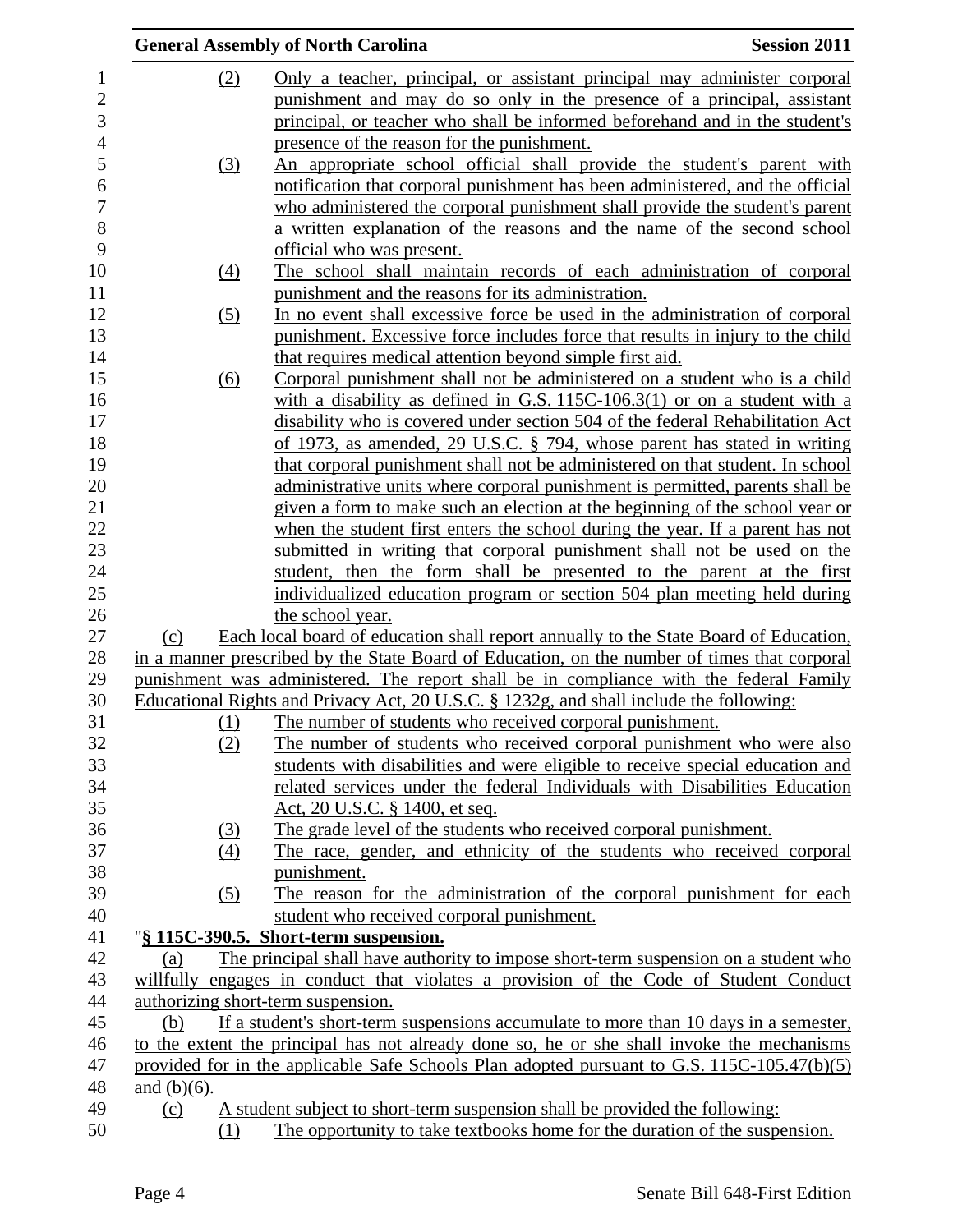|                |                             |     | <b>General Assembly of North Carolina</b>                                                                                                                                             | <b>Session 2011</b> |
|----------------|-----------------------------|-----|---------------------------------------------------------------------------------------------------------------------------------------------------------------------------------------|---------------------|
| 1              |                             | (2) | Upon request, the right to receive all missed assignments and, to the extent                                                                                                          |                     |
| $\overline{c}$ |                             |     | practicable, the materials distributed to students in connection with the                                                                                                             |                     |
| 3              |                             |     | assignment.                                                                                                                                                                           |                     |
| $\overline{4}$ |                             | (3) | The opportunity to take any quarterly, semester, or grading period                                                                                                                    |                     |
| 5              |                             |     | examinations missed during the suspension period.                                                                                                                                     |                     |
| 6              |                             |     | "§ 115C-390.6. Short-term suspension procedures.                                                                                                                                      |                     |
| 7              | (a)                         |     | Except as authorized in this section, no short-term suspension shall be imposed                                                                                                       |                     |
| 8              |                             |     | upon a student without first providing the student an opportunity for an informal hearing with                                                                                        |                     |
| 9              |                             |     | the principal. The notice to the student of the charges may be oral or written and the hearing                                                                                        |                     |
| 10             |                             |     | may be held immediately after the notice is given. The student has the right to be present, to be                                                                                     |                     |
| 11             |                             |     | informed of the charges and the basis for the accusations, and to make statements in defense or                                                                                       |                     |
| 12             | mitigation of the charges.  |     |                                                                                                                                                                                       |                     |
| 13             | (b)                         |     | The principal may impose a short-term suspension without providing the student an                                                                                                     |                     |
| 14             |                             |     | opportunity for a hearing if the presence of the student creates a direct and immediate threat to                                                                                     |                     |
| 15             |                             |     | the safety of other students or staff, or substantially disrupts or interferes with the education of                                                                                  |                     |
| 16             |                             |     | other students or the maintenance of discipline at the school. In such cases, the notice of the                                                                                       |                     |
| 17             |                             |     | charges and informal hearing described in subsection (a) of this section shall occur as soon as                                                                                       |                     |
| 18             | practicable.                |     |                                                                                                                                                                                       |                     |
| 19             | (c)                         |     | The principal shall provide notice to the student's parent of any short-term                                                                                                          |                     |
| 20             |                             |     | suspension, including the reason for the suspension and a description of the alleged student                                                                                          |                     |
| 21             |                             |     | conduct upon which the suspension is based. The notice shall be given by the end of the                                                                                               |                     |
| 22             |                             |     | workday during which the suspension is imposed when reasonably possible, but in no event                                                                                              |                     |
| 23             |                             |     | more than two days after the suspension is imposed. The notice shall be given by certified mail,                                                                                      |                     |
| 24             |                             |     | telephone, facsimile, e-mail, or any other method reasonably designed to achieve actual notice.                                                                                       |                     |
| 25             | (d)                         |     | If English is the second language of the parent, the notice shall be provided in the                                                                                                  |                     |
| 26<br>27       |                             |     | parent's primary language, when the appropriate foreign language resources are readily<br>available, and in English, and both versions shall be in plain language and shall be easily |                     |
| 28             | understandable.             |     |                                                                                                                                                                                       |                     |
| 29             | (e)                         |     | A student is not entitled to appeal the principal's decision to impose a short-term                                                                                                   |                     |
| 30             |                             |     | suspension to the superintendent or the local board of education. Further, such a decision is not                                                                                     |                     |
| 31             | subject to judicial review. |     |                                                                                                                                                                                       |                     |
| 32             |                             |     | "§ 115C-390.7. Long-term suspension.                                                                                                                                                  |                     |
| 33             | (a)                         |     | A principal may recommend to the superintendent the long-term suspension of any                                                                                                       |                     |
| 34             |                             |     | student who willfully engages in conduct that violates a provision of the Code of Student                                                                                             |                     |
| 35             |                             |     | Conduct that authorizes long-term suspension. Only the superintendent has the authority to                                                                                            |                     |
| 36<br>37       |                             |     | long-term suspend a student.                                                                                                                                                          |                     |
| 38             | (b)                         |     | Before the superintendent's imposition of a long-term suspension, the student must<br>be provided an opportunity for a hearing consistent with G.S. 115C-390.8.                       |                     |
| 39             |                             |     | If the student recommended for long-term suspension declines the opportunity for a                                                                                                    |                     |
| 40             | (c)                         |     | hearing, the superintendent shall review the circumstances of the recommended long-term                                                                                               |                     |
| 41             |                             |     | suspension. Following such review, the superintendent may impose the suspension if is it                                                                                              |                     |
| 42             |                             |     | consistent with board policies and appropriate under the circumstances, may impose another                                                                                            |                     |
| 43             |                             |     | appropriate penalty authorized by board policy, or may decline to impose any penalty.                                                                                                 |                     |
| 44             | (d)                         |     | If a teacher is assaulted or injured by a student and as a result the student is                                                                                                      |                     |
| 45             |                             |     | long-term suspended or reassigned to alternative education services, the student shall not be                                                                                         |                     |
| 46             |                             |     | returned to that teacher's classroom unless the teacher consents.                                                                                                                     |                     |
| 47             | (e)                         |     | Disciplinary reassignment of a student to a full-time educational program that meets                                                                                                  |                     |
| 48             |                             |     | the academic requirements of the Standard Course of Study as provided in G.S. 115C-81 and                                                                                             |                     |
| 49             |                             |     | provides the student with the opportunity to make timely progress towards graduation and                                                                                              |                     |
| 50             |                             |     | grade promotion is not a long-term suspension requiring the due process procedures described                                                                                          |                     |
| 51             | in G.S. 115C-390.8.         |     |                                                                                                                                                                                       |                     |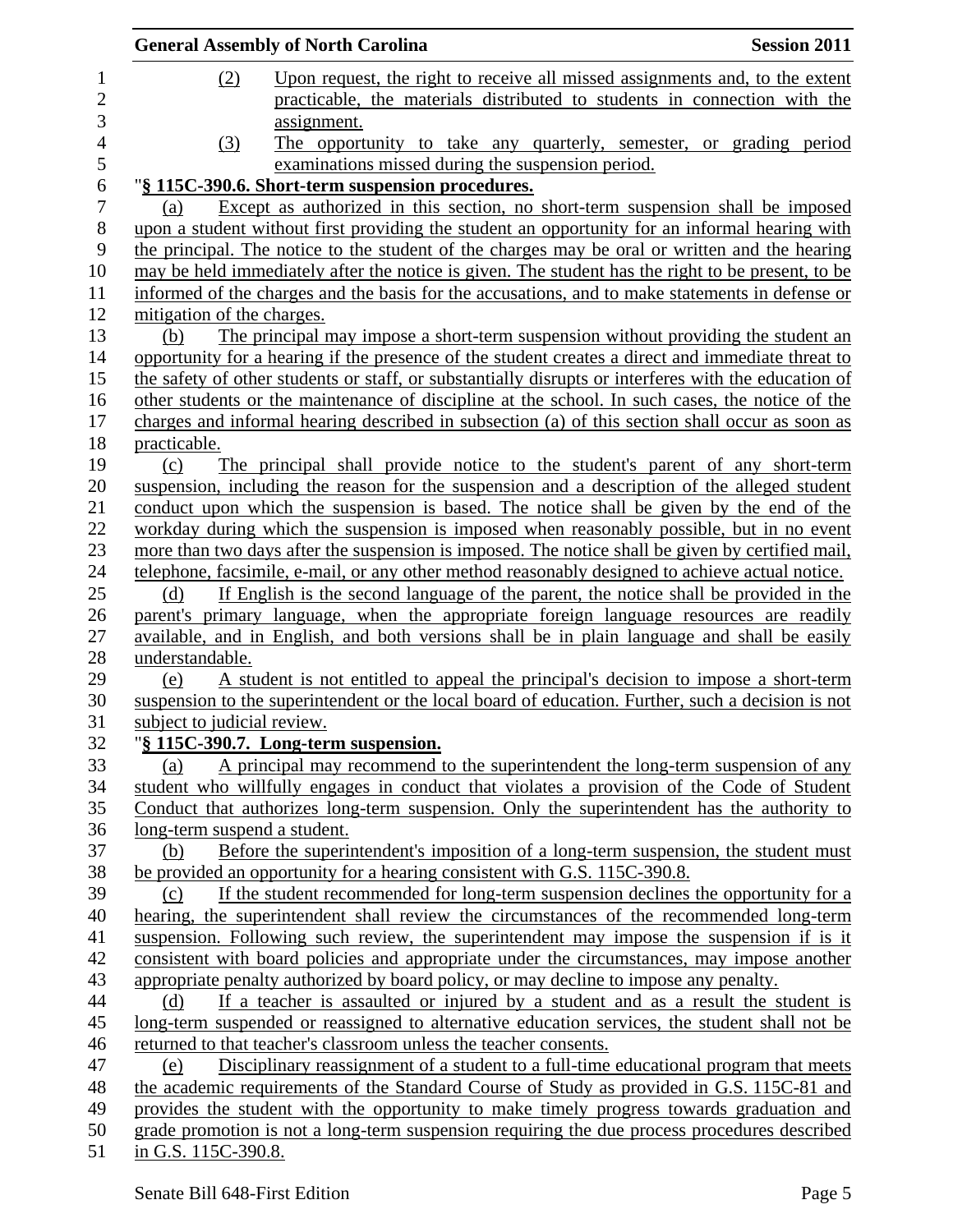## **General Assembly of North Carolina Session 2011**  "**§ 115C-390.8. Long-term suspension procedures.** (a) When a student is recommended by the principal for long-term suspension, the principal shall give written notice to the student's parent. The notice shall be provided to the student's parent by the end of the workday during which the suspension was recommended when reasonably possible or as soon thereafter as practicable. The written notice shall provide at least the following information: (1) A description of the incident and the student's conduct that led to the long-term suspension recommendation. (2) A reference to the provisions of the Code of Student Conduct that the student is alleged to have violated. (3) The specific process by which the parent may request a hearing to contest the decision, including the number of days within which the hearing must be requested. (4) The process by which a hearing will be held, including, at a minimum, the procedures described in subsection (e) of this section. (5) Notice that the parent is permitted to retain an attorney to represent the 17 student in the hearing process. 18 (6) The extent to which the local board policy permits the parent to have an advocate, instead of an attorney, accompany the student to assist in the presentation of his or her appeal. (7) Notice that the parent has the right to review and obtain copies of the student's educational records before the hearing. (8) A reference to the local board policy on the expungement of discipline records as required by G.S. 115C-402. (b) Written notice may be provided by certified mail, fax, e-mail, or any other written method reasonably designed to achieve actual notice of the recommendation for long-term suspension. (1) All notices described in this section shall be written in plain English, and shall include the following information translated into the dominant non-English language used by residents within the local school administrative unit: a. The nature of the document, i.e., that it is a long-term suspension notice. 34 b. The process by which the parent may request a hearing to contest the long-term suspension. c. The identity and phone number of a school employee that the parent may call to obtain assistance in understanding the English language information included in the document. (2) When school personnel are aware that English is not the primary language of the parent or guardian, the notice shall be written in both English and in the primary language of the parent or guardian when the appropriate foreign language resources are readily available. (c) No long-term suspension may be imposed on a student until an opportunity for a formal hearing is provided to the student. If a hearing is timely requested, it shall be held and a decision issued before a long-term suspension is imposed, except as otherwise provided in this subsection. The student and parent shall be given reasonable notice of the time and place of the hearing. (1) If no hearing is timely requested, the superintendent shall follow the procedures described in G.S. 115C-390.7(c). (2) If the student or parent requests a postponement of the hearing, or if the hearing is requested beyond the time set for such request, the hearing shall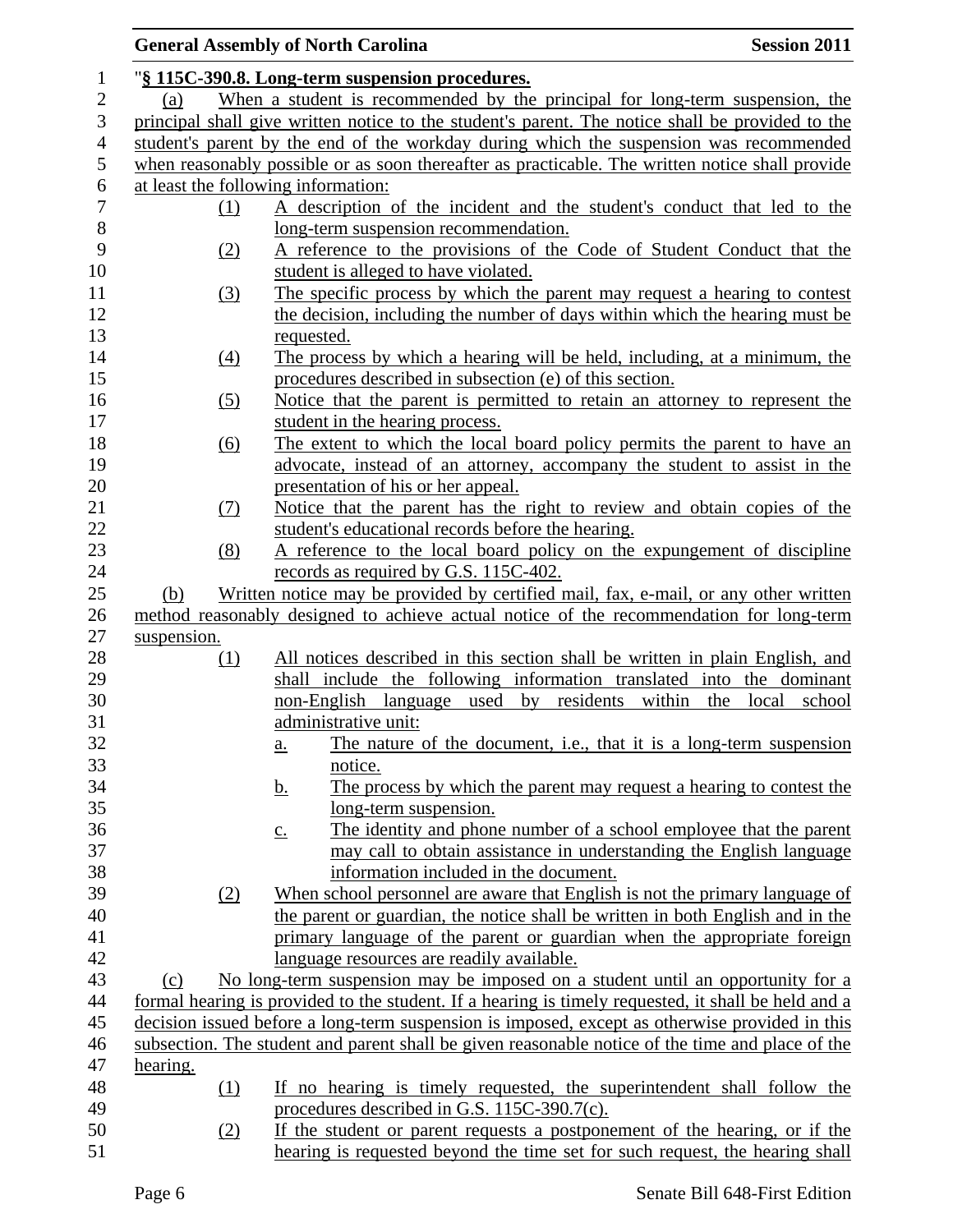|                  |               |            | <b>General Assembly of North Carolina</b>                                                                                                               | <b>Session 2011</b> |
|------------------|---------------|------------|---------------------------------------------------------------------------------------------------------------------------------------------------------|---------------------|
| $\mathbf{1}$     |               |            | be scheduled but the student shall not have the right to return to school                                                                               |                     |
| $\overline{c}$   |               |            | pending the hearing.                                                                                                                                    |                     |
| 3                |               | (3)        | If neither the student nor parent appears for the scheduled hearing, after                                                                              |                     |
| 4                |               |            | having been given reasonable notice of the time and place of the hearing, the                                                                           |                     |
| 5                |               |            | parent and student are deemed to have waived the right to a hearing and the                                                                             |                     |
| 6                |               |            | superintendent shall conduct the review required by G.S. 115C-390.7(c).                                                                                 |                     |
| $\boldsymbol{7}$ | (d)           |            | The formal hearing may be conducted by the local board of education, by the                                                                             |                     |
| 8                |               |            | superintendent, or by a person or group of persons appointed by the local board or                                                                      |                     |
| 9                |               |            | superintendent to serve as a hearing officer or hearing panel. Neither the board nor the                                                                |                     |
| 10               |               |            | superintendent may appoint any individual to serve as a hearing officer or on a hearing panel                                                           |                     |
| 11               |               |            | who is under the direct supervision of the principal recommending suspension. If the hearing is                                                         |                     |
| 12               |               |            | conducted by an appointed hearing officer or hearing panel, such officer or panel shall                                                                 |                     |
| 13               |               |            | determine the relevant facts and credibility of witnesses based on the evidence presented at the                                                        |                     |
| 14               |               |            | hearing. Following the hearing, the superintendent or local board shall make a final decision                                                           |                     |
| 15               |               |            | regarding the suspension. The superintendent or board must adopt the hearing officer's or                                                               |                     |
| 16               |               |            | panel's factual determinations unless they are not supported by substantial evidence in the                                                             |                     |
| 17               | record.       |            |                                                                                                                                                         |                     |
| 18               | (e)           |            | Long-term suspension hearings shall be conducted in accordance with policies                                                                            |                     |
| 19               |               |            | adopted by the board of education. Such policies shall offer the student procedural due process                                                         |                     |
| 20               |               |            | including, but not limited to, the following:                                                                                                           |                     |
| 21               |               | (1)        | The right to be represented at the hearing by counsel or, in the discretion of                                                                          |                     |
| 22               |               |            | the local board, a nonattorney advocate.                                                                                                                |                     |
| 23               |               | (2)        | The right to be present at the hearing, accompanied by his or her parents.                                                                              |                     |
| 24<br>25         |               | (3)        | The right of the student, parent, and the student's representative to review,<br>before the hearing, any audio or video recordings of the incident and, |                     |
| 26               |               |            | consistent with federal and State student records laws and regulations, the                                                                             |                     |
| $27\,$           |               |            | information supporting the suspension that may be presented as evidence at                                                                              |                     |
| 28               |               |            | the hearing, including statements made by witnesses related to the charges                                                                              |                     |
| 29               |               |            | consistent with subsection (h) of this section.                                                                                                         |                     |
| 30               |               | (4)        | The right of the student, parent, or the student's representative to question                                                                           |                     |
| 31               |               |            | witnesses appearing at the hearing.                                                                                                                     |                     |
| 32               |               | (5)        | The right to present evidence on his own behalf, which may include written                                                                              |                     |
| 33               |               |            | statements or oral testimony, relating to the incident leading to the                                                                                   |                     |
| 34               |               |            | suspension, as well as any of the factors listed in G.S. $115C-390.2(g)$ .                                                                              |                     |
| 35               |               | <u>(6)</u> | The right to have a record made of the hearing.                                                                                                         |                     |
| 36               |               | (7)        | The right to make his or her own audio recording of the hearing.                                                                                        |                     |
| 37               |               | (8)        | The right to a written decision, based on substantial evidence presented at                                                                             |                     |
| 38               |               |            | the hearing, either upholding, modifying, or rejecting the principal's                                                                                  |                     |
| 39               |               |            | recommendation of suspension and containing at least the following                                                                                      |                     |
| 40               |               |            | information:                                                                                                                                            |                     |
| 41               |               |            | The basis for the decision, including a reference to any policy or rule<br>$\underline{a}$ .                                                            |                     |
| 42               |               |            | that the student is determined to have violated.                                                                                                        |                     |
| 43               |               |            | Notice of what information will be included in the student's official<br><u>b.</u>                                                                      |                     |
| 44               |               |            | record pursuant to G.S. 115C-402.                                                                                                                       |                     |
| 45               |               |            | The student's right to appeal the decision and notice of the<br>$\underline{c}$ .                                                                       |                     |
| 46               |               |            | procedures for such appeal.                                                                                                                             |                     |
| 47               | (f)           |            | Following the issuance of the decision, the superintendent shall implement the                                                                          |                     |
| 48               |               |            | decision by authorizing the student's return to school or by imposing the suspension reflected in                                                       |                     |
| 49               | the decision. |            |                                                                                                                                                         |                     |
| 50               | (g)           |            | Unless the decision was made by the local board, the student may appeal the                                                                             |                     |
| 51               |               |            | decision to the local board in accordance with G.S. 115C-45(c) and policies adopted by the                                                              |                     |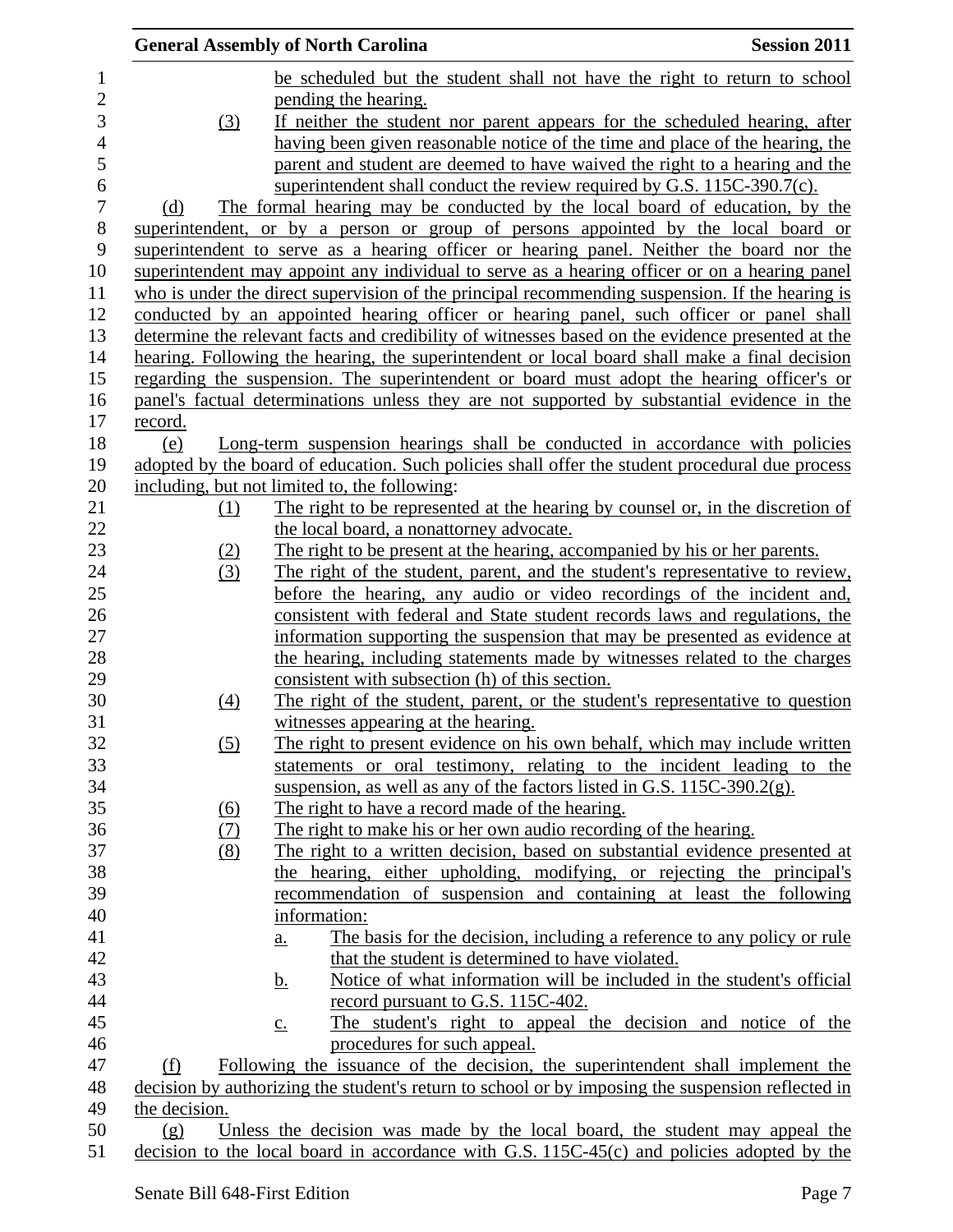|                |                     | <b>General Assembly of North Carolina</b>                                                                                                                                              | <b>Session 2011</b> |
|----------------|---------------------|----------------------------------------------------------------------------------------------------------------------------------------------------------------------------------------|---------------------|
| $\mathbf{1}$   |                     | board. Notwithstanding the provisions of G.S. 115C-45(c), a student's appeal to the board of                                                                                           |                     |
| $\overline{c}$ |                     | decision upholding a long-term suspension must be heard and a final written decision issued in                                                                                         |                     |
| 3              |                     | not more than 30 calendar days following the request for such appeal.                                                                                                                  |                     |
| $\overline{4}$ | (h)                 | Nothing in this section shall compel school officials to release names or other                                                                                                        |                     |
| 5              |                     | information that could allow the student or his representative to identify witnesses when such                                                                                         |                     |
| 6              |                     | identification could create a safety risk for the witness.                                                                                                                             |                     |
| 7              | (i)                 | A decision of the local board to uphold the long-term suspension of a student is                                                                                                       |                     |
| $8\,$          |                     | subject to judicial review in accordance with Article 4 of Chapter 150B of the General Statutes.                                                                                       |                     |
| 9              |                     | The action must be brought within 30 days of the local board's decision. A person seeking                                                                                              |                     |
| 10             |                     | judicial review shall file a petition in the superior court of the county where the local board                                                                                        |                     |
| 11             |                     | made its decision. Local rules notwithstanding, petitions for judicial review of a long-term                                                                                           |                     |
| 12             |                     | suspension shall be set for hearing in the first succeeding term of superior court in the county                                                                                       |                     |
| 13             |                     | following the filing of the certified copy of the official record.                                                                                                                     |                     |
| 14             |                     | "§ 115C-390.9. Alternative education services.                                                                                                                                         |                     |
| 15             | (a)                 | Students who are long-term suspended must be offered alternative education                                                                                                             |                     |
| 16             |                     | services unless the superintendent provides a significant or important reason for declining to                                                                                         |                     |
| 17             |                     | offer such services. The following may be significant or important reasons, depending on the                                                                                           |                     |
| 18             |                     | circumstances and the nature and setting of the alternative education services:                                                                                                        |                     |
| 19<br>20       | (1)                 | The student exhibits violent behavior.<br>The student poses a threat to staff or other students.                                                                                       |                     |
| 21             | (2)<br>(3)          | The student substantially disrupts the learning process.                                                                                                                               |                     |
| 22             | (4)                 | The student otherwise engaged in serious misconduct that makes the                                                                                                                     |                     |
| 23             |                     | provision of alternative educational services not feasible.                                                                                                                            |                     |
| 24             | (5)                 | Educationally appropriate alternative education services are not available in                                                                                                          |                     |
| 25             |                     | the district due to limited resources.                                                                                                                                                 |                     |
| 26             | (6)                 | The student failed to comply with reasonable conditions for admittance into                                                                                                            |                     |
| 27             |                     | an alternative education program.                                                                                                                                                      |                     |
| 28             | (b)                 | If the superintendent declines to provide alternative education services to the                                                                                                        |                     |
| 29             |                     | suspended student, the student may seek review of such decision by the local board of                                                                                                  |                     |
| 30             |                     | education as permitted by G.S. $115C-45(c)(2)$ . If the student seeks such review, the                                                                                                 |                     |
| 31             |                     | superintendent shall provide to the student and the local board, in advance of the board's                                                                                             |                     |
| 32             |                     | review, a written explanation for the denial of services together with any documents or other                                                                                          |                     |
| 33             |                     | information supporting the decision.                                                                                                                                                   |                     |
| 34             |                     | "§ 115C-390.10. 365-day suspension for gun possession.                                                                                                                                 |                     |
| 35             | (a)                 | All local boards of education shall develop and implement written policies and                                                                                                         |                     |
| 36<br>37       |                     | procedures, as required by the federal Gun Free Schools Act, requiring suspension for 365<br>calendar days of any student who is determined to have brought or been in possession of a |                     |
| 38             |                     | firearm or powerful explosive on educational property, or to a school-sponsored event off of                                                                                           |                     |
| 39             |                     | educational property. A principal shall recommend to the superintendent the 365-day                                                                                                    |                     |
| 40             |                     | suspension of any student believed to have violated board policies regarding weapons. The                                                                                              |                     |
| 41             |                     | superintendent has the authority to suspend for 365 days a student who has been recommended                                                                                            |                     |
| 42             |                     | for such suspension by the principal when such recommendation is consistent with board                                                                                                 |                     |
| 43             |                     | policies. Notwithstanding the foregoing, the superintendent may modify, in writing, the                                                                                                |                     |
| 44             |                     | required 365-day suspension for an individual student on a case-by-case basis. The                                                                                                     |                     |
| 45             |                     | superintendent shall not impose a 365-day suspension if the superintendent determines that the                                                                                         |                     |
| 46             |                     | student took or received the firearm or powerful explosive from another person at school or                                                                                            |                     |
| 47             |                     | found the firearm or powerful explosive at school, provided that the student delivered or                                                                                              |                     |
| 48             |                     | reported the firearm or powerful explosive as soon as practicable to a law enforcement officer                                                                                         |                     |
| 49             |                     | or a school employee and had no intent to use such firearm or powerful explosive in a harmful                                                                                          |                     |
| 50             | or threatening way. |                                                                                                                                                                                        |                     |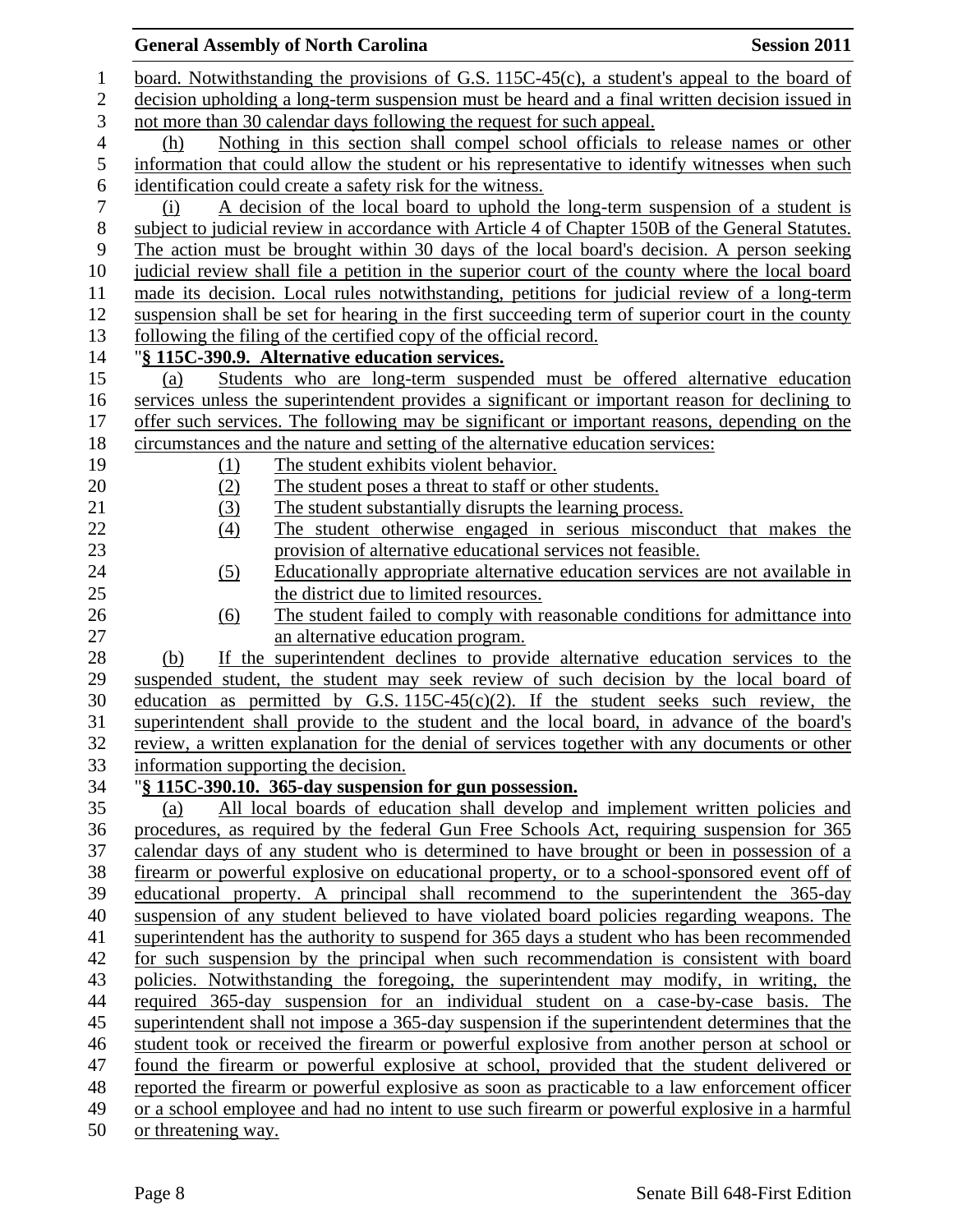|                |                            | <b>General Assembly of North Carolina</b>                                                                                                          | <b>Session 2011</b> |
|----------------|----------------------------|----------------------------------------------------------------------------------------------------------------------------------------------------|---------------------|
| $\mathbf 1$    | (b)                        | The principal must report all incidents of firearms or powerful explosive on                                                                       |                     |
| $\overline{2}$ |                            | educational property or at a school-sponsored event as required by G.S. 115C-288(g) and State                                                      |                     |
| 3              | Board of Education policy. |                                                                                                                                                    |                     |
| $\overline{4}$ | (c)                        | Nothing in this provision shall apply to a firearm that was brought onto school                                                                    |                     |
| 5              |                            | property for activities approved and authorized by the local board of education, provided that                                                     |                     |
| 6              |                            | the local board of education has adopted appropriate safeguards to protect student safety.                                                         |                     |
| $\tau$         | (d)                        | At the time the student and parent receive notice that the student is suspended for                                                                |                     |
| 8              |                            | 365 days under this subsection, the superintendent shall provide notice to the student and the                                                     |                     |
| 9              |                            | student's parent of the right to petition the local board of education for readmission pursuant to                                                 |                     |
| $10\,$         | G.S. 115C-390.12.          |                                                                                                                                                    |                     |
| 11             | (e)                        | The procedures described in G.S. 115C-390.8 apply to students facing a 365-day                                                                     |                     |
| 12             |                            | suspension pursuant to this section.                                                                                                               |                     |
| 13             | (f)                        | Students who are suspended for 365 days pursuant to this section shall be                                                                          |                     |
| 14             |                            | considered for alternative educational services consistent with<br>the                                                                             | provisions<br>of    |
| 15             | G.S. 115C-390.9.           |                                                                                                                                                    |                     |
| 16             | "§ 115C-390.11. Expulsion. |                                                                                                                                                    |                     |
| 17             | (a)                        | Upon recommendation of the superintendent, a local board of education may expel                                                                    |                     |
| 18             |                            | any student 14 years of age or older whose continued presence in school constitutes a clear                                                        |                     |
| 19             |                            | threat to the safety of other students or school staff. Prior to the expulsion of any student, the                                                 |                     |
| 20             |                            | local board must conduct a hearing to determine whether the student's continued presence in                                                        |                     |
| 21             |                            | school constitutes a clear threat to the safety of other students or school staff. The student must                                                |                     |
| 22             |                            | be given reasonable notice of the recommendation in accordance with G.S. 115C-390.8(a) and                                                         |                     |
| 23             |                            | (b), as well as reasonable notice of the time and place of the scheduled hearing.                                                                  |                     |
| 24             | $\Omega$                   | The procedures described in G.S. $115C-390.8(e)(1)$ through (8) apply to                                                                           |                     |
| 25             |                            | students facing expulsion pursuant to this section, except that the decision to                                                                    |                     |
| 26<br>27       |                            | expel a student by the local board of education shall be based on clear and<br>convincing evidence that the student's continued presence in school |                     |
| 28             |                            | constitutes a clear threat to the safety of other students and school staff.                                                                       |                     |
| 29             | (2)                        | A local board of education may expel any student subject to G.S. 14-208.18                                                                         |                     |
| 30             |                            | in accordance with the procedures of this section. Prior to ordering the                                                                           |                     |
| 31             |                            | expulsion of a student, the local board of education shall consider whether                                                                        |                     |
| 32             |                            | there are alternative education services that may be offered to the student. As                                                                    |                     |
| 33             |                            | provided by G.S. 14-208.18(f), if the local board of education determines                                                                          |                     |
| 34             |                            | that the student shall be provided educational services on school property,                                                                        |                     |
| 35             |                            | the student must be under the supervision of school personnel at all times.                                                                        |                     |
| 36             | (3)                        | At the time a student is expelled under this subsection, the student shall be                                                                      |                     |
| 37             |                            | provided notice of the right to petition for readmission pursuant to                                                                               |                     |
| 38             |                            | G.S. 115C-390.12.                                                                                                                                  |                     |
| 39             | (b)                        | During the expulsion, the student is not entitled to be present on any property of the                                                             |                     |
| 40             |                            | local administrative unit and is not considered a student of the local board of education.                                                         |                     |
| 41             |                            | Nothing in this section shall prevent a local board of education from offering access to some                                                      |                     |
| 42             |                            | type of alternative educational services that can be provided to the student in a manner that                                                      |                     |
| 43             |                            | does not create safety risks to other students and school staff.                                                                                   |                     |
| 44             |                            | "§ 115C-390.12. Request for readmission.                                                                                                           |                     |
| 45             | (a)                        | All students suspended for 365 days or expelled may, after 180 calendar days from                                                                  |                     |
| 46             |                            | the date of the beginning of the student's suspension or expulsion, request in writing                                                             |                     |
| 47             |                            | readmission to the school administrative unit. The local board of education shall develop and                                                      |                     |
| 48             |                            | publish written policies and procedures for the readmission of all students who have been                                                          |                     |
| 49             |                            | expelled or suspended for 365 days, which shall provide, at a minimum, the following process:                                                      |                     |
| 50             | (1)                        | The process for $365$ -day suspended students. $-$                                                                                                 |                     |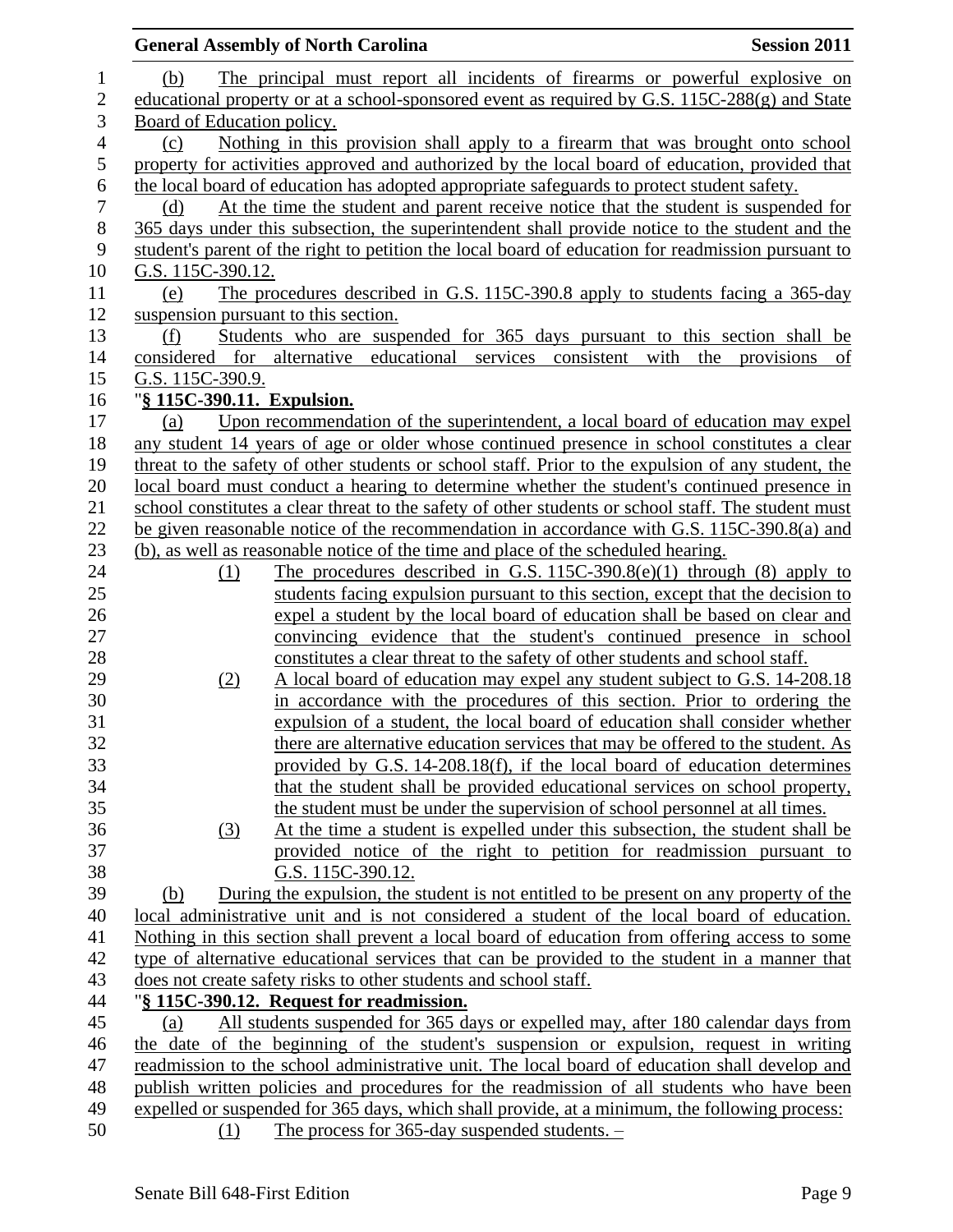| <b>General Assembly of North Carolina</b> |                                                                                                                                                                                  | <b>Session 2011</b> |
|-------------------------------------------|----------------------------------------------------------------------------------------------------------------------------------------------------------------------------------|---------------------|
| a.                                        | At the local board's discretion, either the superintendent or the local                                                                                                          |                     |
|                                           | board itself shall consider and decide on petitions for readmission. If                                                                                                          |                     |
|                                           | the decision maker is the superintendent, the superintendent shall                                                                                                               |                     |
|                                           | offer the student an opportunity for an in-person meeting. If the                                                                                                                |                     |
|                                           | decision maker is the local board of education, the board may offer                                                                                                              |                     |
|                                           | the student an in-person meeting or may make a determination based                                                                                                               |                     |
|                                           | on the records submitted by the student and the superintendent.                                                                                                                  |                     |
| <u>b.</u>                                 | The student shall be readmitted if the student demonstrates to the                                                                                                               |                     |
|                                           | satisfaction of the board or superintendent that the student's presence                                                                                                          |                     |
|                                           | in school no longer constitutes a threat to the safety of other students                                                                                                         |                     |
|                                           | or staff.                                                                                                                                                                        |                     |
| $\underline{c}$ .                         | A superintendent's decision not to readmit the student may be                                                                                                                    |                     |
|                                           | appealed to the local board of education pursuant to G.S. 115C-45(c).                                                                                                            |                     |
|                                           | The superintendent shall notify the parents of the right to appeal.                                                                                                              |                     |
| <u>d.</u>                                 | There is no right to judicial review of the board's decision not to<br>readmit a 365-day suspended student.                                                                      |                     |
| <u>e.</u>                                 | A decision on readmission under this subsection must be issued                                                                                                                   |                     |
|                                           | within 30 days of the petition.                                                                                                                                                  |                     |
| (2)                                       | The process for expelled students. $-$                                                                                                                                           |                     |
| <u>a.</u>                                 | The board of education shall consider all petitions for readmission of                                                                                                           |                     |
|                                           | expelled students, together with the recommendation of the                                                                                                                       |                     |
|                                           | superintendent on the matter, and shall rule on the request for                                                                                                                  |                     |
|                                           | readmission. The board shall consider the petition based on the                                                                                                                  |                     |
|                                           | records submitted by the student and the response by the                                                                                                                         |                     |
|                                           | administration and shall allow the parties to be heard in the same                                                                                                               |                     |
|                                           | manner as provided by G.S. 115C-45(c).                                                                                                                                           |                     |
| <u>b.</u>                                 | The student shall be readmitted if the student demonstrates to the                                                                                                               |                     |
|                                           | satisfaction of the board or superintendent that his or her presence in                                                                                                          |                     |
|                                           | a school no longer constitutes a clear threat to the safety of other                                                                                                             |                     |
|                                           | students or staff.                                                                                                                                                               |                     |
| $\underline{c}$ .                         | A decision by a board of education to deny readmission of an<br>expelled student is not subject to judicial review.                                                              |                     |
| <u>d.</u>                                 | An expelled student may subsequently request readmission not more                                                                                                                |                     |
|                                           | often than every six months. The local board of education is not                                                                                                                 |                     |
|                                           | required to consider subsequent readmission petitions filed sooner                                                                                                               |                     |
|                                           | than six months after the previous petition was filed.                                                                                                                           |                     |
| e.                                        | A decision on readmission under this subsection must be issued                                                                                                                   |                     |
|                                           | within 30 days of the petition.                                                                                                                                                  |                     |
| (b)                                       | If a student is readmitted under this section, the board and the superintendent have                                                                                             |                     |
|                                           | the right to assign the student to any program within the school system and to place reasonable                                                                                  |                     |
| conditions on the readmission.            |                                                                                                                                                                                  |                     |
| (c)                                       | If a teacher was assaulted or injured by a student, and as a result the student was                                                                                              |                     |
|                                           | expelled, the student shall not be returned to that teacher's classroom following readmission                                                                                    |                     |
| unless the teacher consents."             |                                                                                                                                                                                  |                     |
|                                           | <b>SECTION 3.</b> G.S. 115C-391.1(i) reads as rewritten:                                                                                                                         |                     |
| " $(i)$                                   | Nothing in this section modifies the rights of school personnel to use reasonable<br>force as permitted under G.S. 115C-390-G.S. 115C-390.3 or modifies the rules and procedures |                     |
|                                           | governing discipline under G.S. 115C-391(a).G.S. 115C-390.1 through G.S. 115C-390.12."                                                                                           |                     |
|                                           | <b>SECTION 4.</b> G.S. 115C-12(27) reads as rewritten:                                                                                                                           |                     |
|                                           | "(27) Reporting Dropout Rates, Corporal Punishment, Suspensions, Expulsions,                                                                                                     |                     |
|                                           | and Alternative Placements. – The State Board shall report by March 15 of                                                                                                        |                     |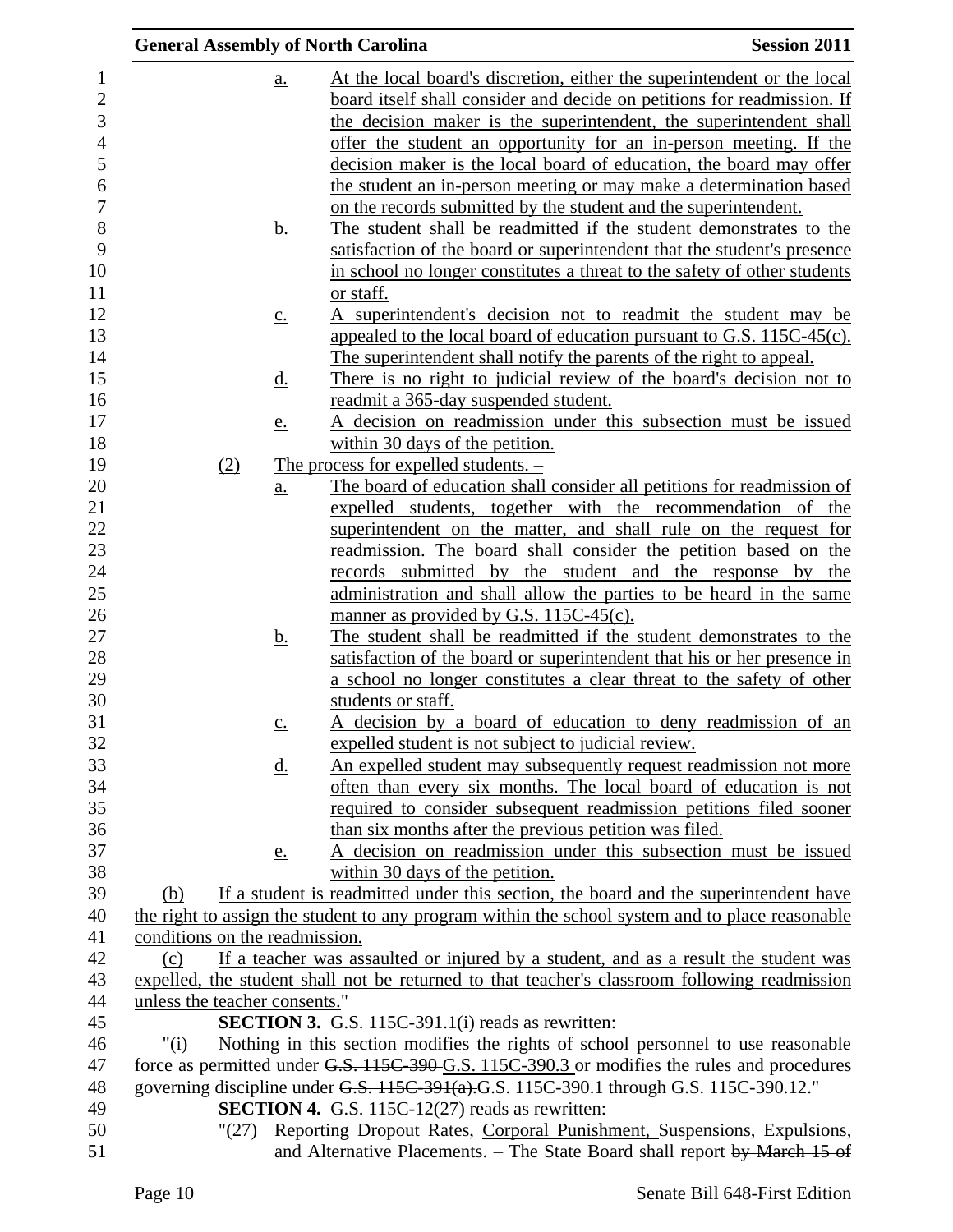|                                   | <b>General Assembly of North Carolina</b>                                                                                                                                                                                   | <b>Session 2011</b> |
|-----------------------------------|-----------------------------------------------------------------------------------------------------------------------------------------------------------------------------------------------------------------------------|---------------------|
| $\mathbf{1}$<br>$\mathbf{2}$<br>3 | each yearannually to the Joint Legislative Education Oversight Committee<br>and the Commission on Improving the Academic Achievement of Minority<br>and At-Risk Students on the numbers of students who have dropped out of |                     |
| $\overline{4}$<br>5               | school, been subjected to corporal punishment, been suspended, been<br>expelled, been reassigned for disciplinary purposes, or been placed in                                                                               |                     |
| 6<br>$\overline{7}$               | anprovided alternative program.education services. The data shall be<br>reported in a disaggregated manner-and reflecting the school administrative                                                                         |                     |
| $8\,$<br>9                        | unit, race, gender, grade level, ethnicity, and disability status of each<br>affected student. Such data shall be readily available to the public. The State                                                                |                     |
| 10                                | Board shall not include students that have been expelled from school when                                                                                                                                                   |                     |
| 11<br>12                          | calculating the dropout rate. The Board shall maintain a separate record of<br>the number of students who are expelled from school and the reasons for the                                                                  |                     |
| 13                                | expulsion."                                                                                                                                                                                                                 |                     |
| 14                                | <b>SECTION 5.</b> G.S. 115C-45 $(c)(1)$ reads as rewritten:                                                                                                                                                                 |                     |
| 15<br>16                          | The discipline of a student under G.S. $115C-391(c)$ , (d), (d1), (d2), (d3), or<br>"(1)<br>(d4); G.S. 115C-390.1 through G.S. 115C-390.12;"                                                                                |                     |
| 17                                | <b>SECTION 6.</b> G.S. 115C-105.47(b)(6) reads as rewritten:                                                                                                                                                                |                     |
| 18                                | Mechanisms for assessing the needs of disruptive and disorderly students<br>"(6)                                                                                                                                            |                     |
| 19                                | and students who are at risk of academic failure, and providing them with                                                                                                                                                   |                     |
| 20<br>21                          | services to assist them in achieving academically and in modifying their<br>behavior, behavior, including any positive behavior management or positive                                                                      |                     |
| 22                                | behavior support programs that have been adopted, and removing them from                                                                                                                                                    |                     |
| 23                                | the classroom when necessary."                                                                                                                                                                                              |                     |
| 24                                | <b>SECTION 7.</b> G.S. 115C-105.47(b)(13) reads as rewritten:                                                                                                                                                               |                     |
| 25                                | Direction to school improvement teams within the local school<br>"(13)                                                                                                                                                      |                     |
| 26                                | administrative unit to consider the special conditions at their schools and to                                                                                                                                              |                     |
| 27                                | incorporate into their school improvement plans the appropriate components                                                                                                                                                  |                     |
| 28                                | of the local plan for:                                                                                                                                                                                                      |                     |
| 29                                | maintaining safe and orderly schools; and<br>a.                                                                                                                                                                             |                     |
| 30                                | addressing the needs of students who are at risk of academic failure<br>b.                                                                                                                                                  |                     |
| 31<br>32                          | or who are disruptive or both, both and including the components of<br>any positive behavior management or positive behavior support                                                                                        |                     |
| 33                                | programs that have been adopted."                                                                                                                                                                                           |                     |
| 34                                | <b>SECTION 8.</b> G.S. 115C-238.29B(b)(11) reads as rewritten:                                                                                                                                                              |                     |
| 35                                | The procedures by which students can be excluded from the charter school<br>"(11)                                                                                                                                           |                     |
| 36                                | and returned to a public school. Notwithstanding any law to the contrary,                                                                                                                                                   |                     |
| 37                                | any local board may refuse to admit any student who is suspended or                                                                                                                                                         |                     |
| 38                                | expelled from a charter school due to actions that would lead to suspension                                                                                                                                                 |                     |
| 39                                | or expulsion from a public school under G.S. 115C-391 G.S. 115C-390.5                                                                                                                                                       |                     |
| 40                                | through G.S. $115C-390.11$ until the period of suspension or expulsion has                                                                                                                                                  |                     |
| 41<br>42                          | expired."<br><b>SECTION 9.</b> G.S. 115C-238.29 $F(g)(7)$ reads as rewritten:                                                                                                                                               |                     |
| 43                                | Notwithstanding any law to the contrary, a charter school may refuse<br>"(7)                                                                                                                                                |                     |
| 44                                | admission to any student who has been expelled or suspended from a public                                                                                                                                                   |                     |
| 45                                | school under G.S. 115C-391 G.S. 115C-390.5 through G.S. 115C-390.11                                                                                                                                                         |                     |
| 46                                | until the period of suspension or expulsion has expired."                                                                                                                                                                   |                     |
| 47                                | <b>SECTION 10.</b> G.S. 115C-276 $(r)$ reads as rewritten:                                                                                                                                                                  |                     |
| 48                                | To Maintain Student Discipline. - The superintendent shall maintain student<br>" $(r)$                                                                                                                                      |                     |
| 49                                | discipline in accordance with Article 27 of this Chapter and shall keep data on each student to                                                                                                                             |                     |
| 50                                | whom corporal punishment was administered, who was suspended for more than 10-daysdays,                                                                                                                                     |                     |
| 51                                | who was reassigned for disciplinary reasons, or who was expelled. This data shall include the                                                                                                                               |                     |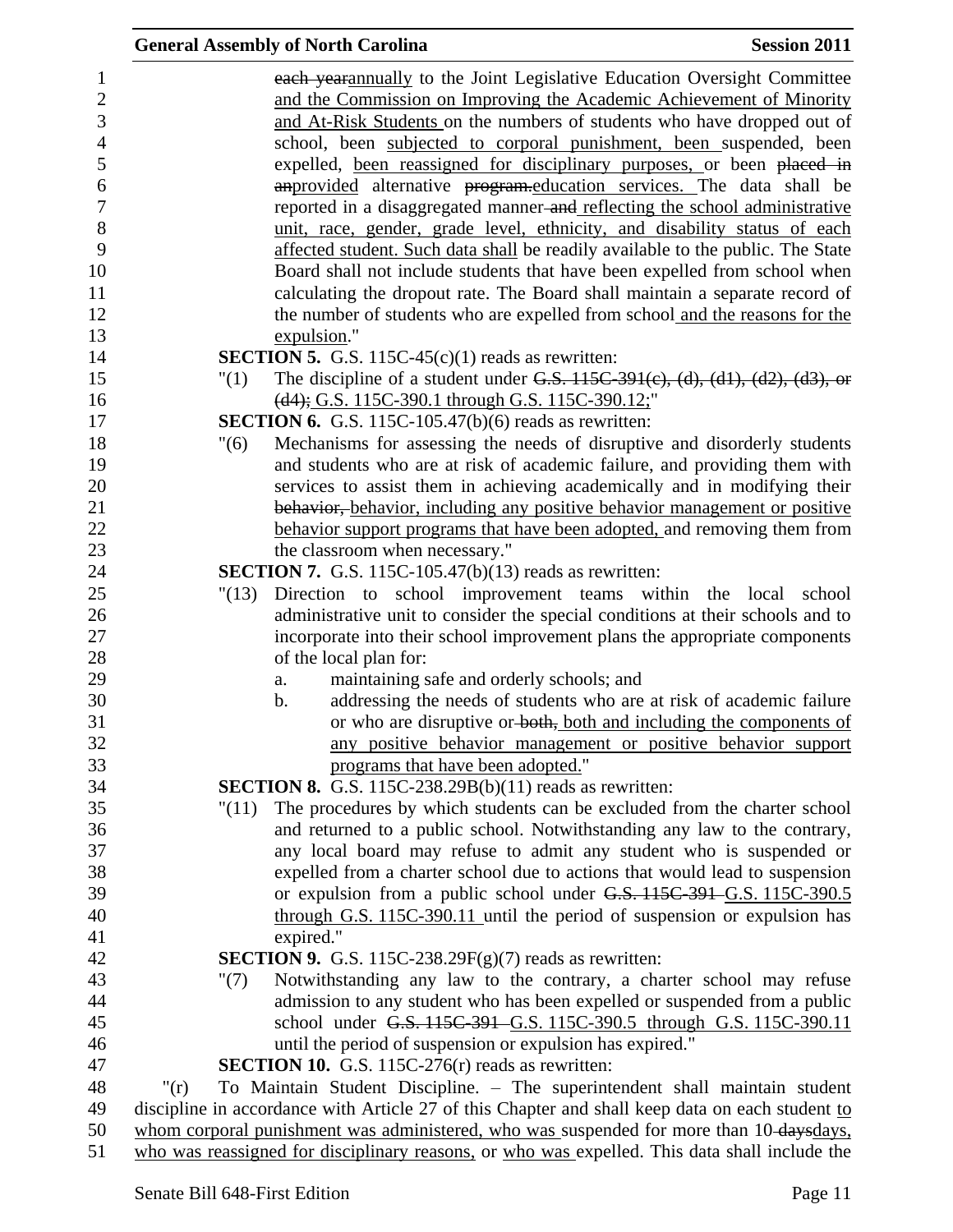1 race, gender, age, grade level, ethnicity, and agedisability status of each student, the duration of 2 suspension for each student, whether an alternative education was considered orservices were provided for each student, and whether a student had multiple suspensions.suspensions in that academic year." **SECTION 11.** G.S. 115C-288(e) reads as rewritten: "(e) To Discipline Students and to Assign Duties to Teachers with Regard to the Discipline, General Well-being, and Medical Care of Students. – The principal shall have authority to exercise discipline over the pupils of the school under policies adopted by the local board of education as prescribed by G.S. 115C-391(a). in accordance with G.S. 115C-390.1 10 through G.S. 115C-390.12. The principal shall-may use reasonable force pursuant to discipline students under G.S. 115C-390 G.S. 115C-390.5 and may suspend or dismiss pupils 12 understudents G.S. 115C-391. pursuant to G.S. 115C -390.5. The principal shall assign duties to teachers with regard to the general well-being and the medical care of students under G.S. 115C-307 and Article 26A of this Chapter." **SECTION 12.** G.S. 115C-366 reads as rewritten: "**§ 115C-366. Assignment of student to a particular school.** … (a5) Notwithstanding any other law, a local board may deny admission to or place reasonable conditions on the admission of a student who has been suspended from a school 20 under G.S.  $115C-391-115C-390.5$  through G.S. 115C-390.10 or who has been suspended from a school for conduct that could have led to a suspension from a school within the local school administrative unit where the student is seeking admission until the period of suspension has expired. Also, a local board may deny admission to or place reasonable conditions on the 24 admission of a student who has been expelled from a school under G.S.  $115C-391-115C-390.11$  or who has been expelled from a school for behavior that indicated the student's continued presence in school constituted a clear threat to the safety of other students or employees staff as found by clear and convincing evidence or who has been convicted of a felony in this or any other state. If the local board denies admission to a student who has been expelled or convicted of a felony, the student may request the local board to reconsider that decision in accordance with G.S. 115C-391(d). 115C-390.12. When a student who has been identified as eligible to receive special education and related services under the Individuals with Disabilities Education Improvement Act, 20 U.S.C. § 1400, et seq., (2004), is denied admission under this subsection, the local board shall provide educational services to the student to the same extent it would if the student were enrolled in the local school administrative unit at the time of the suspension or expulsion, as required by G.S. 115C-107.1(a)(3). … (h) The following definitions apply in this section: … (3) Educational decisions. – Decisions or actions recommended or required by the school concerning the student's academic course of study, extracurricular activities, and conduct. These decisions or actions include enrolling the student, receiving and responding to notices of discipline under G.S. 115C-391, 115C-390.5 through G.S. 115C-390.12, attending conferences with school personnel, granting permission for school-related activities, granting permission for emergency medical care, receiving and taking appropriate action in connection with student records, and any other decisions or actions recommended or required by the school in connection to 48 that student. …." **SECTION 13.** G.S. 115C-402(b) reads as rewritten: